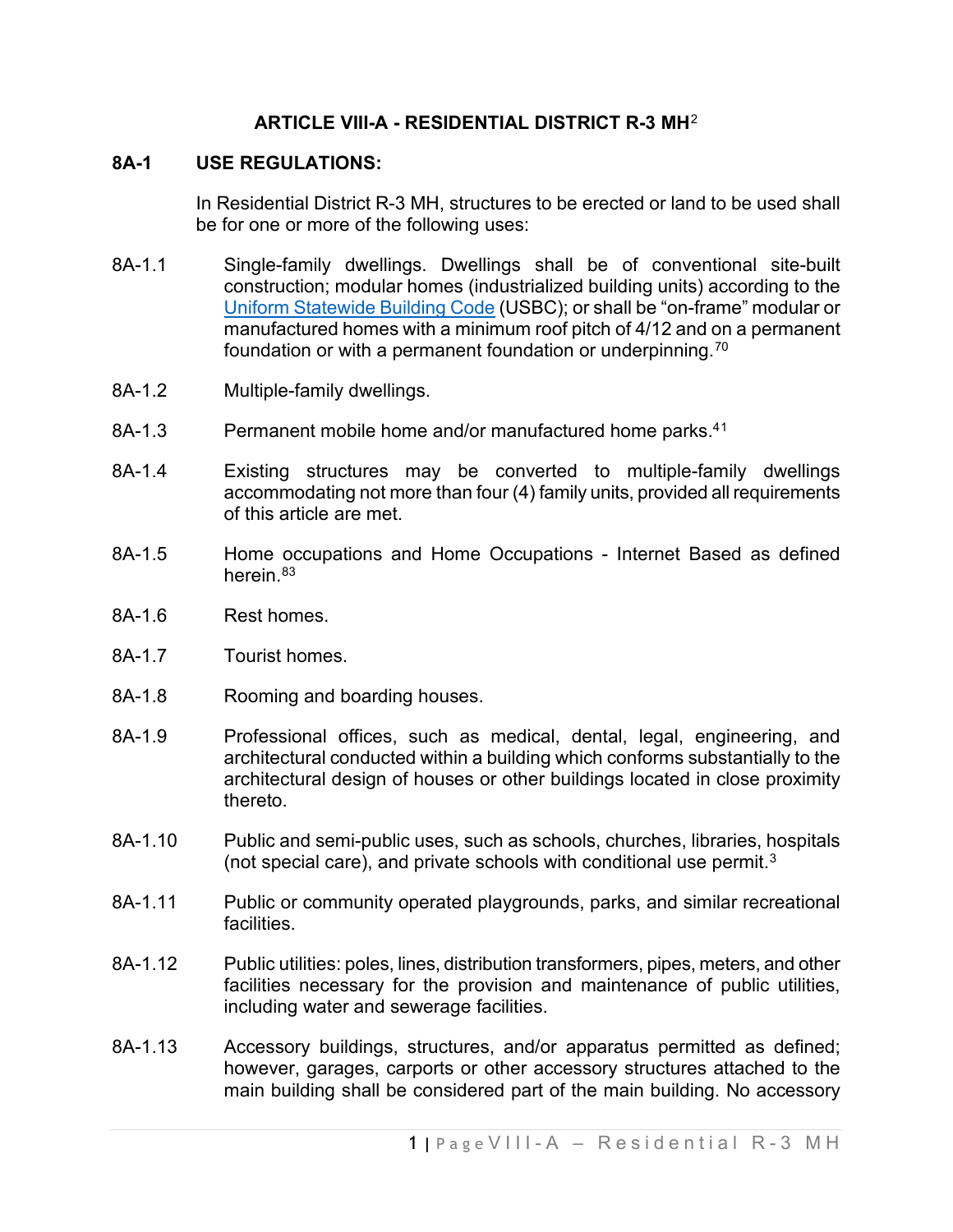building may be closer to any property line as provided hereinafter, with exception that this shall not apply to an alley line. Accessory buildings are permitted in rear yards only. The total ground area occupied by accessory buildings may not exceed twenty-five (25) percent of the rear yard area. Accessory buildings on corner lots may not be closer to the street line than the minimum side yard for a dwelling on such lots.<sup>[40](#page-6-5)</sup> Satellite dish antennas larger than three (3) feet in diameter shall be considered accessory structures and shall be setback at least five  $(5)$  feet from the property line.<sup>[49](#page-6-6)</sup>

- A. Semi-trailers which are licensed shall be permitted as defined in the Definitions section of this ordinance.<sup>[57](#page-6-7)</sup>
- B. Shipping containers shall be permitted as defined in the Definitions section of this ordinance.<sup>[57](#page-6-8)</sup> In Residential Districts, shipping containers shall be treated as accessory structures and shall have a permanent foundation constructed of masonry, treated wood, steel piers, or continuous masonry. Shipping containers are subject to all limitations of accessory structures within the R-3 Zone. Units supported on piers shall be anchored by mobile home anchors or similar devices. Shipping containers that are visible from the public right-of-way shall be screened from view with a screen fence, (See Section 16-20.6 Chart 2) or a vegetative screen as described in the standards for Buffer Yard Regulations (See Section 16-16).[105](#page-6-9)
- 8A-1.14 Signs permitted under Chapter 21 of this Ordinance regulating outdoor advertising.2[4](#page-6-10)
- 8A-1.15 Deleted 4-27-87.2[4](#page-6-11)
- 8A-1.16 Deleted 4-27-87.2[4](#page-6-12)
- 8A-1.17 Off-street parking as required by this Ordinance.
- 8A-1.18 Homestay.<sup>[98](#page-6-13)</sup>
- 8A-1.19 Temporary Family Health Care Structure.<sup>[100](#page-6-14)</sup>
- 8A-1.20 Property Owner Scale Solar Collection Systems as defined in Article XXIV<sup>[107](#page-6-15)</sup>

### **8A-2 AREA REGULATIONS:**

- 8A-2.1 For residential lots containing or intended to contain a single-family dwelling served by public water and sewage disposal, the minimum lot area shall be nine thousand (9,000) square feet.
- 8A-2.2 For residential lots containing or intended to contain a single-family dwelling served by public water systems but having individual sewage disposal, the minimum lot area shall be fifteen thousand (15,000) square feet.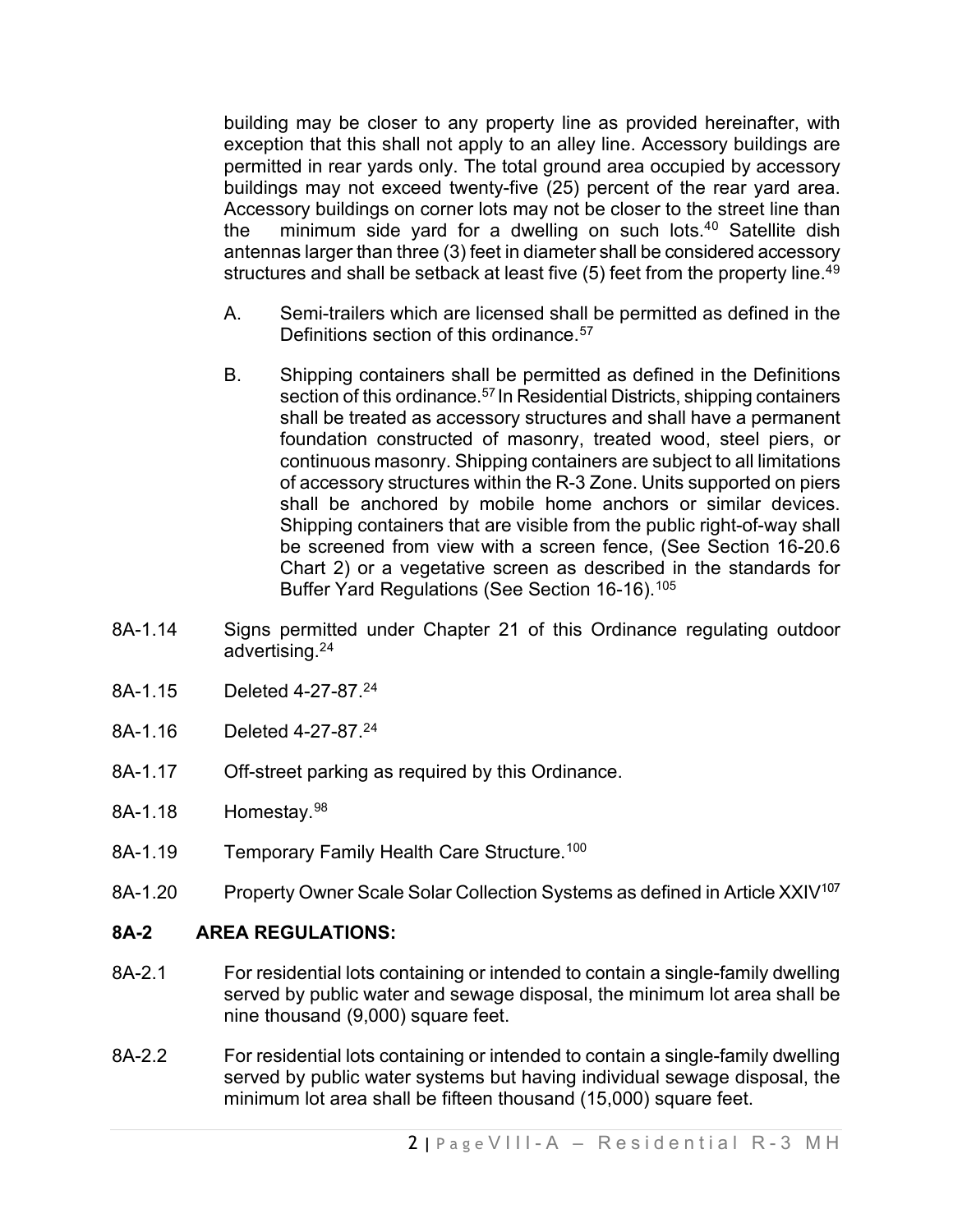- 8A-2.3 For residential lots containing or intended to contain a single-family dwelling served by individual water and sewage disposal systems, the minimum lot area shall be fifteen thousand (15,000) square feet.
- 8A-2.4 For residential lots containing or intended to contain a multiple-family dwelling served by public water and sewage disposal systems, the minimum lot area shall be eleven thousand (11,000) square feet for two-family dwelling, thirteen thousand five hundred (13,500) for three-family dwelling and sixteen thousand (16,000) square feet for four or more families.<sup>1</sup>
- 8A-2.5 For residential lots containing or intended to contain a multiple-family dwelling served by public water and individual sewage disposal systems, the minimum lot area shall be subject to approval of the Health Department but in no case be less than sixteen thousand (16,000) square feet.
- 8A-2.6 For residential lots containing or intended to contain a multiple-family dwelling served by individual water and sewage disposal systems, the minimum lot area shall be subject to approval of the Health Department but in no case be less than sixteen thousand (16,000) square feet.
- 8A-2.7 For a lot on which there is an existing structure, which is to be converted to a multiple-family dwelling as provided herein, the minimum lot area for the conversion of such structure shall comply with the lot area requirements of this district.1[5](#page-6-17)
- 8A-2.8 For permitted uses utilizing individual sewage disposal systems, the required area for any such use shall be approved by the health official. The administrator may require a greater area if considered necessary by the health official.
- 8A-2.9 Where a public water system is not available, the private water system shall be approved by the health official.

## **8A-3 SETBACK REGULATIONS:**

In the R-3 Residential District, no building shall be erected, reconstructed, or altered nearer to the street line on which it faces than the average setback observed by the buildings on the same side of the street and fronting thereon but in no case less than fifteen (15) feet. The setback measurements within the same block shall be determined from the street line to the front wall of the building, provided there is no front porch, or if the front porch does not extend beyond the front wall. If the front porch extends beyond the front wall, or if there are future plans for a front porch, the depth of such porch must be added to the setback measurements.

8A-3.1 The side line of a building on a corner lot shall not be a factor in establishing the setback line.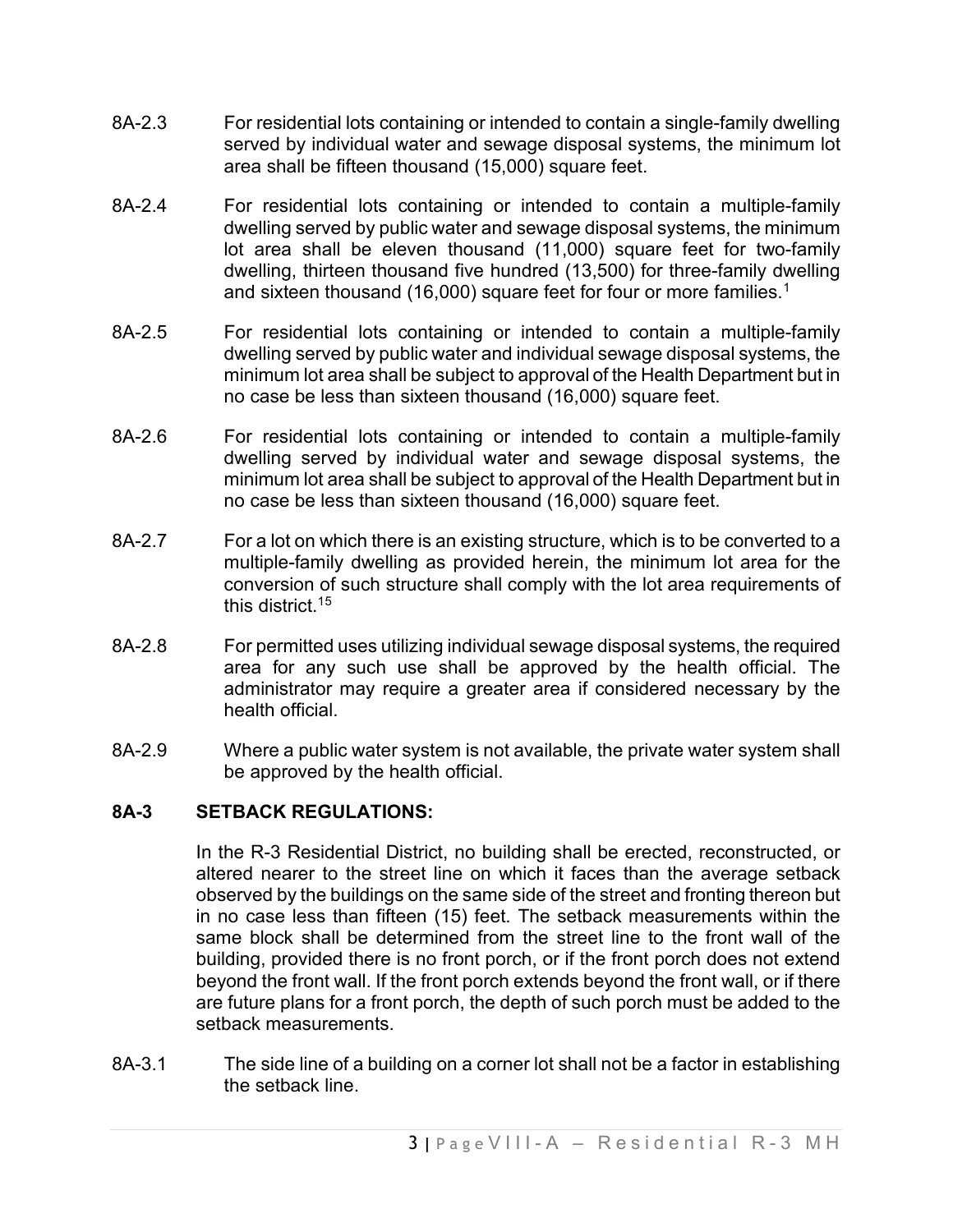- 8A-3.2 Deleted 7-23-79.[7](#page-6-18)
- 8A-3.3 Where there is no building on either side of the street within the block, the setback shall not be less than twenty-five (25) feet provided that on a hillside street if the natural slope of the ground on either side of a street and within a block is such that the average difference in elevation between the sidewalk grade and the lot grade at the setback line provided for herein is greater than five (5) feet, the setback line shall be established at a distance back where such difference in elevation is five (5) feet, provided further that no such line shall be less than fifteen (15) feet from the street line.
- 8A-3.4 In no case shall the required setback be more than forty (40) feet.

# **8A-4 FRONTAGE REGULATIONS:**

For single-family dwellings, the minimum lot width at the setback line shall be sixty (60) feet, and for each additional dwelling unit, there shall be at least twelve (12) feet of additional lot width at the setback line. See Section 3-77 for 7-23-79 changes.

# **8A-5 YARD REGULATIONS:**

- 8A-5.1 **Side:** The minimum side yard for a single-family dwelling shall be twelve (12) feet and the total width of the two required side yards shall be twenty-four  $(24)$  feet.<sup>[102](#page-6-19)</sup> For multiple-family units, the minimum side yard requirement as stated for a single-family dwelling shall be increased by three (3) feet for each family unit over one (1). The maximum, in such case, need not exceed thirty (30) feet.
- 8A-5.2 **Rear:** Each single-family dwelling shall have a rear yard with a minimum depth of twenty-five (25) feet. For multiple-family units, the minimum rear yard requirement as stated for a single-family dwelling shall be increased by six (6) feet for each family over one (1). The maximum, in such case, need not exceed forty-three (43) feet.

## **8A-6 HEIGHT REGULATIONS:**

Buildings may be erected up to thirty-five (35) feet in height from grade except that:

- 8A-6.1 The height limit for dwellings may be increased up to fifteen (15) feet provided there are two (2) side yards, each of which is fifteen (15) feet or more.
- 8A-6.2 A public or semi-public building, such as a school, church, library, professional building, or hospital, may be erected to a height of sixty (60) feet from grade provided that required front, side and rear yards shall be increased one (1) foot for each foot in height over thirty-five (35) feet.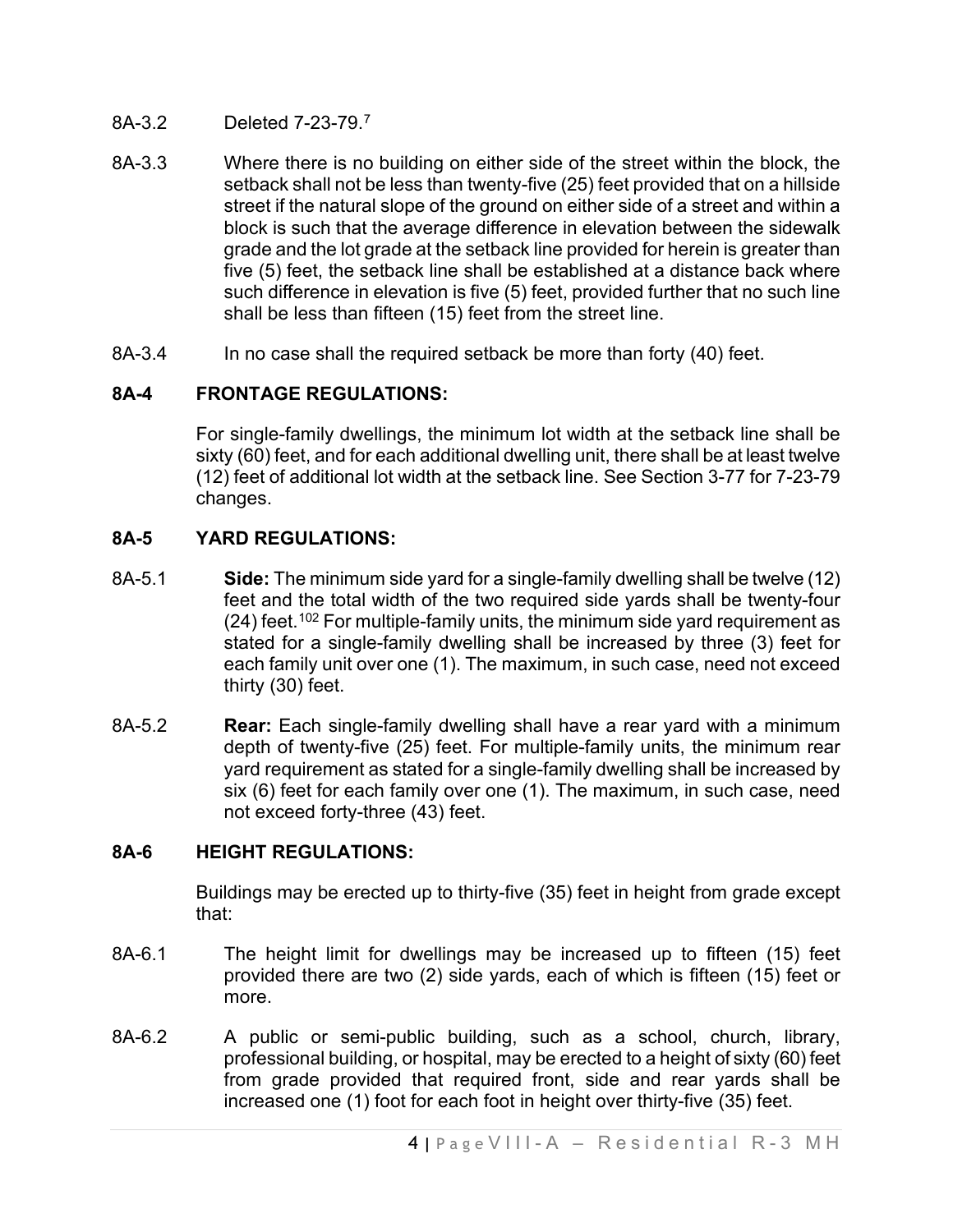- 8A-6.3 Church spires, belfries, cupolas, monuments, water towers, chimneys, flues, flag poles, television antennae and radio aerials are exempt. Parapet walls may be up to four (4) feet above the height of the building on which the walls rest. Television and radio aerials shall not be for commercial use and shall be for receiving only, except for amateur or "ham" radio aerials.4[9](#page-6-20)
- 8A-6.4 Accessory buildings with an eave height of twelve (12) feet or more shall be located not less than ten (10) feet from any party lot line; accessory buildings with an eave height of eight feet six inches (8'6") but less than twelve (12) feet shall be located not less than five (5) feet from any party lot line; accessory buildings with an eave height of less than eight feet six inches (8'6") shall be located not less than three (3) feet from any party lot line; eave height is measured from the ground to the eave of the roof.<sup>3[2](#page-6-21)</sup>

## **8A-7 SPECIAL PROVISIONS FOR CORNER LOTS:**

- 8A-7.1 Of the two sides of a corner lot the front may be deemed to be either of the two sides fronting on streets.<sup>1[5](#page-6-22)</sup>
- 8A-7.2 For subdivisions platted after the enactment of this Ordinance, each corner lot shall have a minimum width at the setback line of seventy (70) feet or more.

### **8A-8 SPECIAL PROVISIONS FOR RESIDENCES:**

- 8A-8.1 Each residence shall have at least two (2) rooms, one of which shall be a full bath.
- 8A-8.2 Each residence shall have a minimum floor area outside the walls, excluding garages, porches, carports, and terraces, of not less than nine hundred (900) square feet.<sup>1[5](#page-6-23)</sup>
- 8A-8.3 Each residence shall occupy a minimum ground area figured to the outside of the foundation walls, excluding garages, porches, carports, and terraces, of not less than six hundred (600) square feet.<sup>1[5](#page-6-24)</sup>
- 8A-8.4 Each residence shall be equipped with a central heating system or the equivalent capable of adequately heating all rooms.
- 8A-8.5 Each residence shall be connected to the Town sewer system where connection to such is available, and in the absence of availability, to an approved septic tank system.
- 8A-8.6 For multiple-family units, the minimum floor area of six hundred fifty (650) square feet, as provided for a single-family residence, shall be increased by a minimum of three hundred twenty-five (325) square feet for each additional living unit over one (1).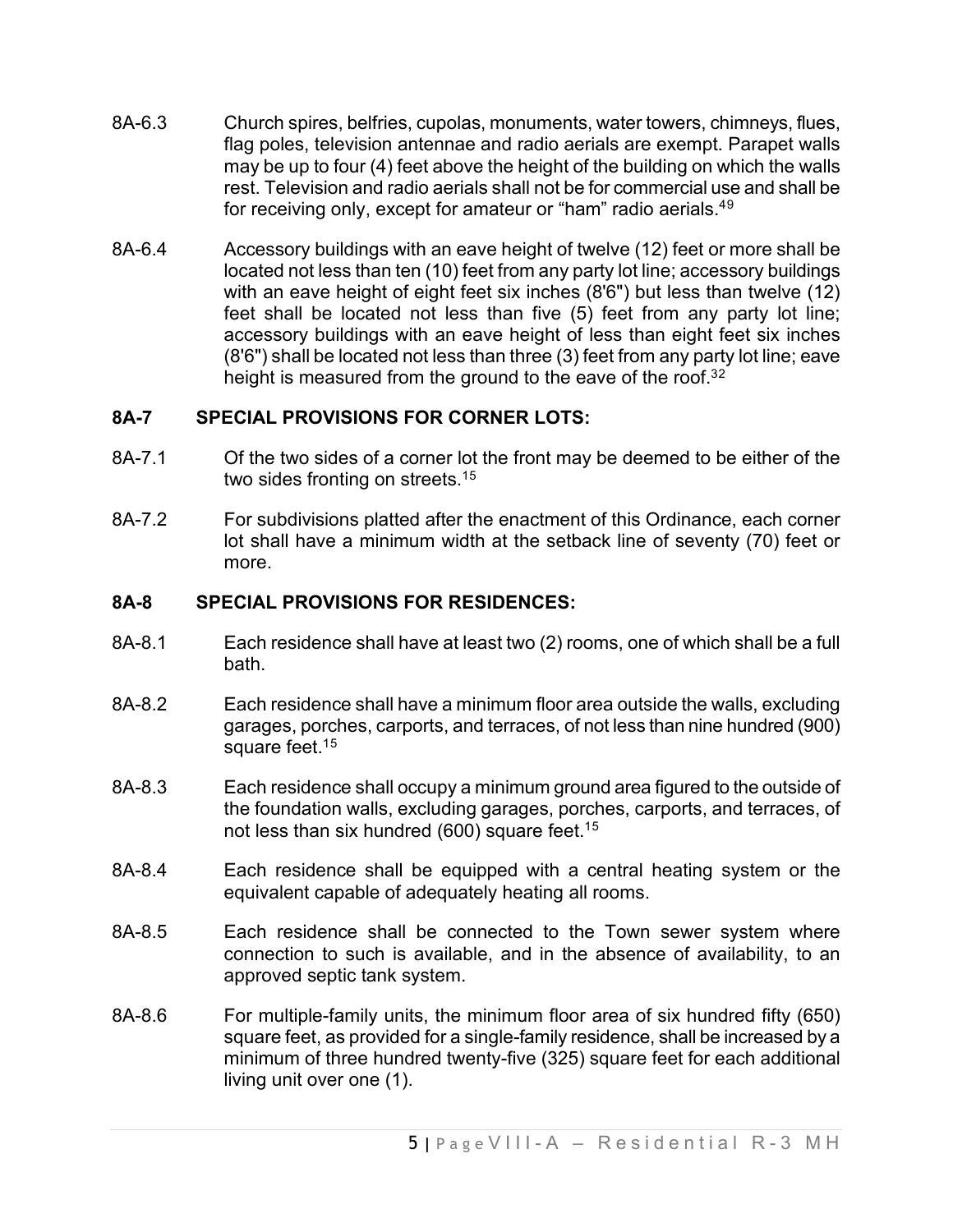- 8A-8.7 For multiple-family units, the minimum ground area of five hundred (500) square feet, as provided for a single-family unit, shall be increased by a minimum of two hundred fifty (250) square feet for each additional living unit over one (1). However, the ground area for a multiple-family structure need not exceed a maximum of fifteen hundred (1,500) square feet.
- 8A-8.8 Swimming pools, both semi-permanent and permanent, shall be constructed only in a rear yard.

## **8A-9 FENCING & SCREENING REGULATIONS[105](#page-6-25)**

- 8A-9.1 See Section 16-20 for general fencing and screening regulations.<sup>[105](#page-6-26)</sup>
- 8A-9.2 Trash and Refuse Storage: Dumpster enclosures, as described in the chart found in Section 16-20.6, are required for all multi-family housing uses with five (5) or more units, and all public and semi-public uses, such as schools, churches, libraries, hospitals, and private schools. The Zoning Administrator may waive the dumpster enclosure requirement for small facilities if evidence is provided that an alternative trash removal system is provided.[105](#page-6-27)